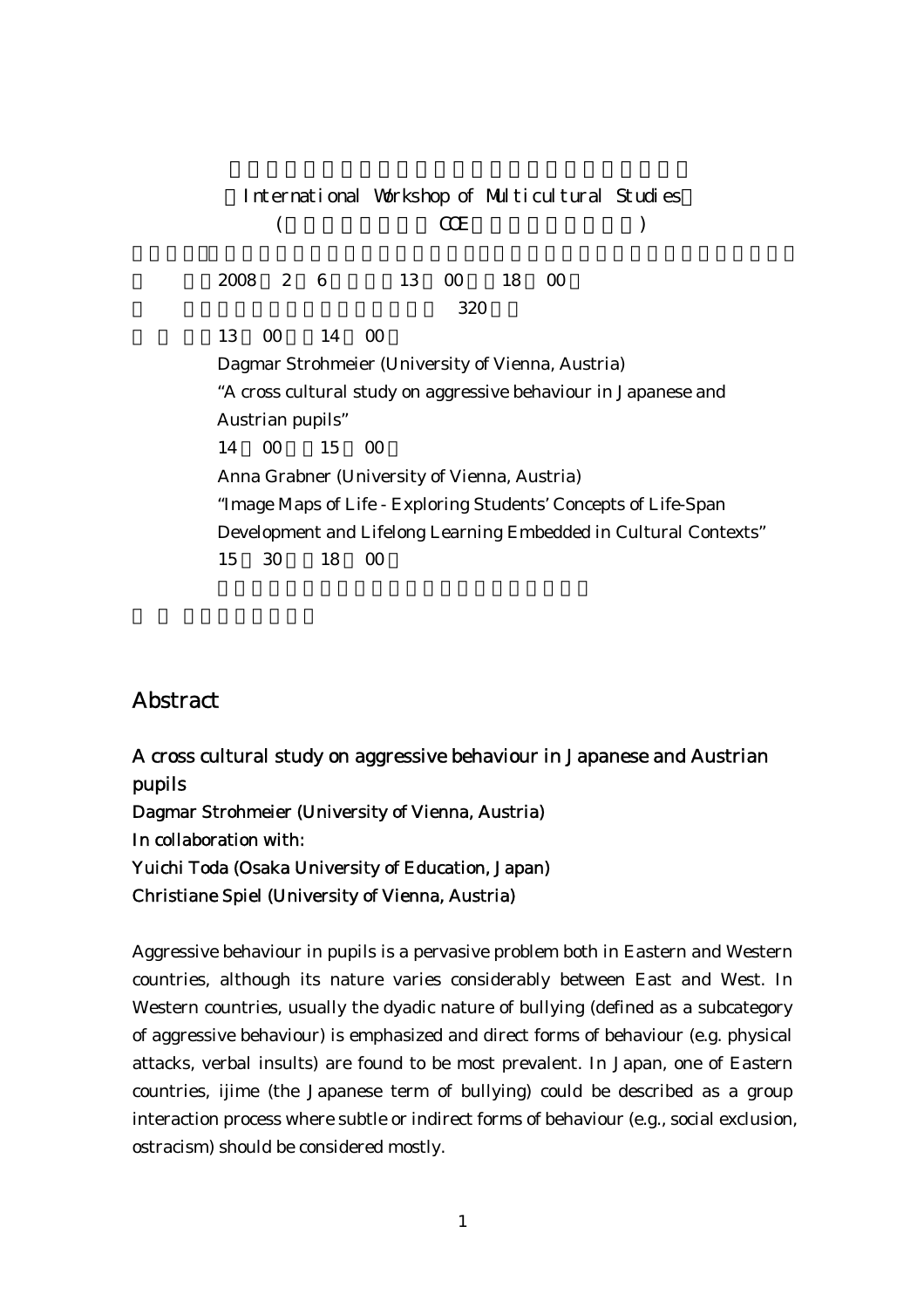The main goals of the present paper are twofold: (1) A culturally sensitive questionnaire measuring aggressive behaviour is introduced. (2) Four groups of pupils (grade 4-9) are compared: 270 Austrian pupils living in Austria, 320 Japanese pupils living either in Austria or Germany, 600 Japanese pupils living in Japan and 180 German speaking pupils living in Japan. In line with our hypothesis, these four groups of pupils differed concerning aggressive behaviour. In Austrian or German speaking pupils both dyadic nature and direct forms of behaviours were found most often. Among Japanese older pupils, indirect group based attacks were more prevalent. Moreover, data depicts how Austrian pupils living in Austria are similar with German pupils living in Japan, alongside with how Japanese pupils living in Japan are similar with Japanese pupils living in Austria and Germany. Findings are discussed concerning culture and context dependency of aggressive behaviour.

## Image Maps of Life-Exploring Students' Concepts of Life-Span Development and Lifelong Learning embedded in Cultural Contexts Anna Grabner (University of Vienna, Austria) In collaboration with: Yoko Yamada (Kyoto University, Japan) Dagmar Strohmeier (University of Vienna, Austria)

As part of the science project of Yamada (2007), which aims at understanding how people visualize their life course, the purpose of this study was to explore na?ve concepts of life and time in life images of 40 Austrian students. Collected via Yamada's freehand drawing method called "The Image Map of my Life (IML)", the main goals of the qualitative analyses of the drawings were twofold: Firstly (1), we wanted to explore whether four dominant stories (progress, road, event and choice), previously found in large British and Japanese samples (Yamada, e.g. 2004), could also be located in the Austrian sample. Secondly (2), we analyzed the drawings according to the concepts of life-span developmental psychology (linear vs. cyclical, as well as individualistic and collectivistic vs. contextualistic perspectives) and life-long learning (biographical learning and biographicity).

In the cultural comparative analysis of the life images of Austrian, British and Japanese students (1) the fundamental visual life stories as well as new stories (Independent Story, Focused on Present Topos-Story, One-Integrated Story) were